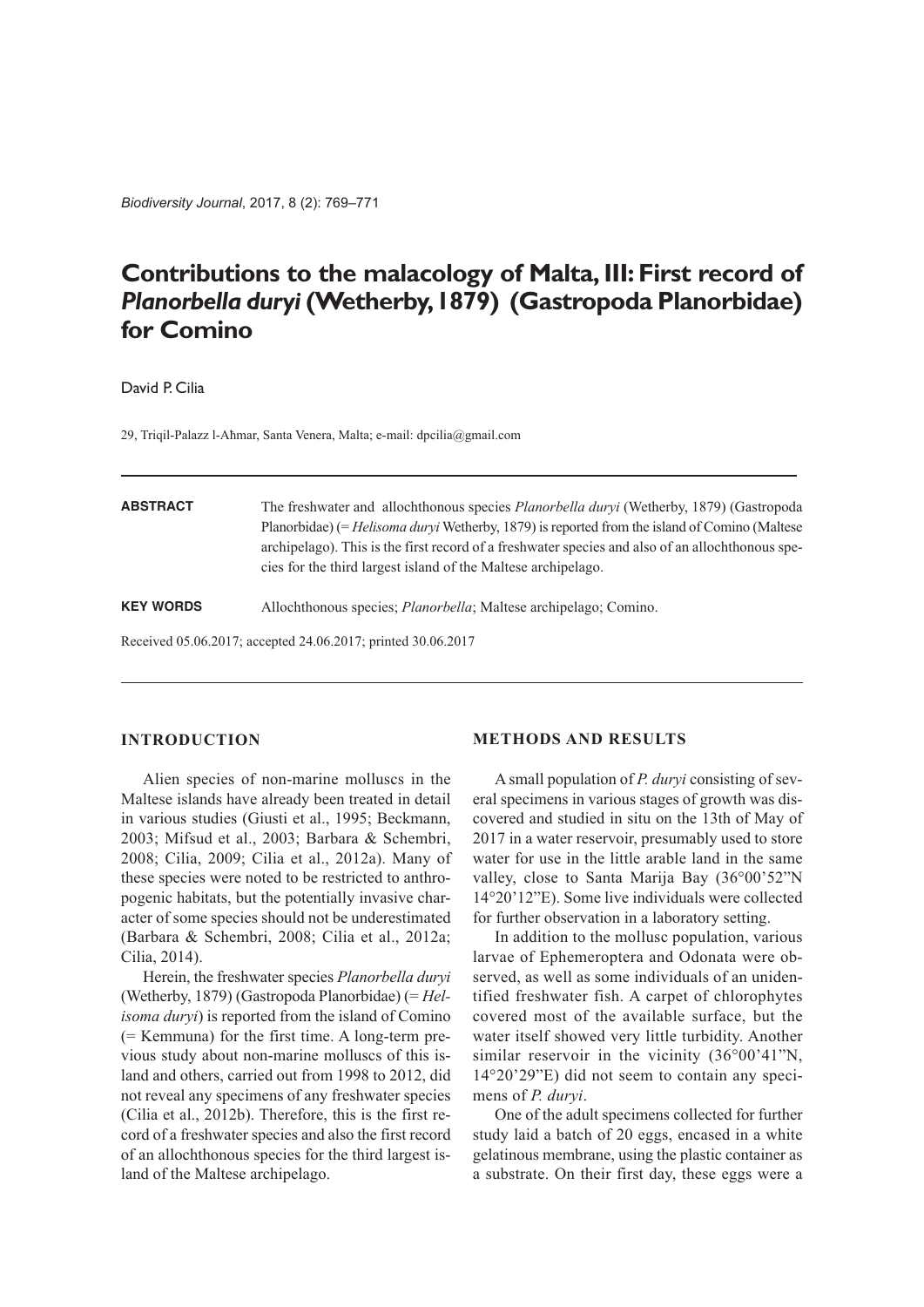very pale yellow-brown with a miniscule black nucleus at their periphery.

#### **DISCUSSION AND CONCLUSIONS**

All previous records and mentions of *P. duryi* in the Maltese islands (Beckmann, 1987; Beckmann, 1988; Giusti et al., 1995; Cachia, 1999; Mifsud et al., 2003) and in Italy (Mastrantuono, 1990; Mienis, 2004; Zettler & Richard, 2003 [as *Planorbella anceps* (Menke, 1830); the figures in this paper also indicate a misidentification]; Alexandrowicz, 2003; Cianfanelli et al., 2007; Reitano et al., 2007; Sparacio et al., 2017) seem to indicate that the species is subject to passive dispersal with ornamental freshwater plants and with the introduction of freshwater fish, and therefore mostly restricted to private aquariums, fountains, greenhouses and reservoirs, with the occasional foray into natural ecosystems. Such localized, semi-naturalized populations are highly prone to population explosions and extinctions. Notably, a survey of species in Lago Albano (Lazio, Italy) in 1950 omits the species (Stella, 1951), with the first living examples being discovered in 1986 (Mastrantuono, 1990). By 2008, no more living specimens were to be found occurring in this locality (Mastrantuono et al., 2011). Likewise, a population in a small stream in Wiedil-Luq (Rabat, Malta) became extinct around 1988 due to drying up of the stream. The present author can also recall sizeable populations in Maltese public and private gardens in the 1990s (Romeo Romano Gardens, Santa Venera; Vincenzo Bugeja Institute, Santa Venera) that have since become extinct.

Other allochthonous planorbids, namely *Ferrissia californica* (Rowell, 1863), reported as *F. fragilis* (Tryon, 1863), that is a junior synonym of *F. californica* (see Christensen, 2016), a placement also confirmed through COI and 16S sequencing (F. Marrone, *in litteris*), and *Planorbarius corneus* (Linnaeus, 1758) have been previously recorded from the Maltese islands (Mifsud et al., 2003; Cilia, 2009). Of these, only *Pl. corneus* has a shell that is superficially similar to that of *P. duryi*, though its adult size is usually much bigger, with a more corrugated periostracum. More reliable methods of distinguishing *P. duryi* from *Pl. corneus* are a slight angulation on the dorsal surface of the whorl and

the dilated, auriform outline of the peristome in *P. duryi*. The congeneric *P. anceps* (Menke, 1830), recorded from natural habitats in River Frigido (Henrard, 1968) [maybe also case of mistaken identity with *P. duryi* (cf. Cianfanelli et al., 2007; Marrone & Naselli-Flores, 2015)] and Lake Prespa (Eröss at al., 2005), has a prominently flared peristome not observed in any of the specimens studied for this research.

#### **ACKNOWLEDGEMENTS**

The author would like to thank Marvic Camilleri, Christian Ellul Vincenti, and Mark Zarb (Malta) for assisting in fieldwork in Comino, Federico Marrone (Università degli Studi di Palermo, Italy) for the useful information provided, and anonymous reviewers for important references provided.

#### **REFERENCES**

- Alexandrowicz S. W., 2003. *Planorbella duryi* (Wetherby, 1879) from the crater-lake Albano (Central Italy). Folia Malacologica, 11: 89–93.
- Barbara N. & Schembri P. J., 2008. The status of *Otala punctata* (Müller, 1774), a recently established terrestrial gastropod in Malta. Bollettino Malacologico, 44: 101–107.
- Beckmann K.H., 1987. Land und Süßwassermollusken der Maltesischen Inseln. Heldia, 1 (Sonderheft): 1– 38.
- Beckmann K.H., 1988. Einige Anmerkungen zu neu gemeldeten Schnecken von den maltesischen Inseln. De Kreukel, 24: 3–5.
- Beckmann K. H., 2003. Kurze Mitteilungen Neunachweis von *Lehmannia valentiana* für die Maltesischen Inseln. Heldia, 5: 37–40.
- Cachia C., 1999. Il-Molluskita'Malta. Kullana Kulturali, 5:  $1-208 + 16$  pl.
- Cianfanelli S., Lori, E. & Bodon M., 2007. Chapter 5 Non-indigenous freshwater molluscs in Italy and their distribution. In: Gherardi F. (Ed.), Biological invaders in inland waters: profiles, distribution, and threats. Springer, The Netherlands, 103–121.
- Cilia D.P., 2009. On the presence of the alien freshwater gastropod *Ferrissia fragilis* (Tryon, 1863) (Gastropoda: Planorbidae) in the Maltese Islands (Central Mediterranean). Bollettino Malacologico, 45: 123– 127.
- Cilia D. P., 2014. Contributions to the malacology of Malta, II: On the second record of *Otala punctata*